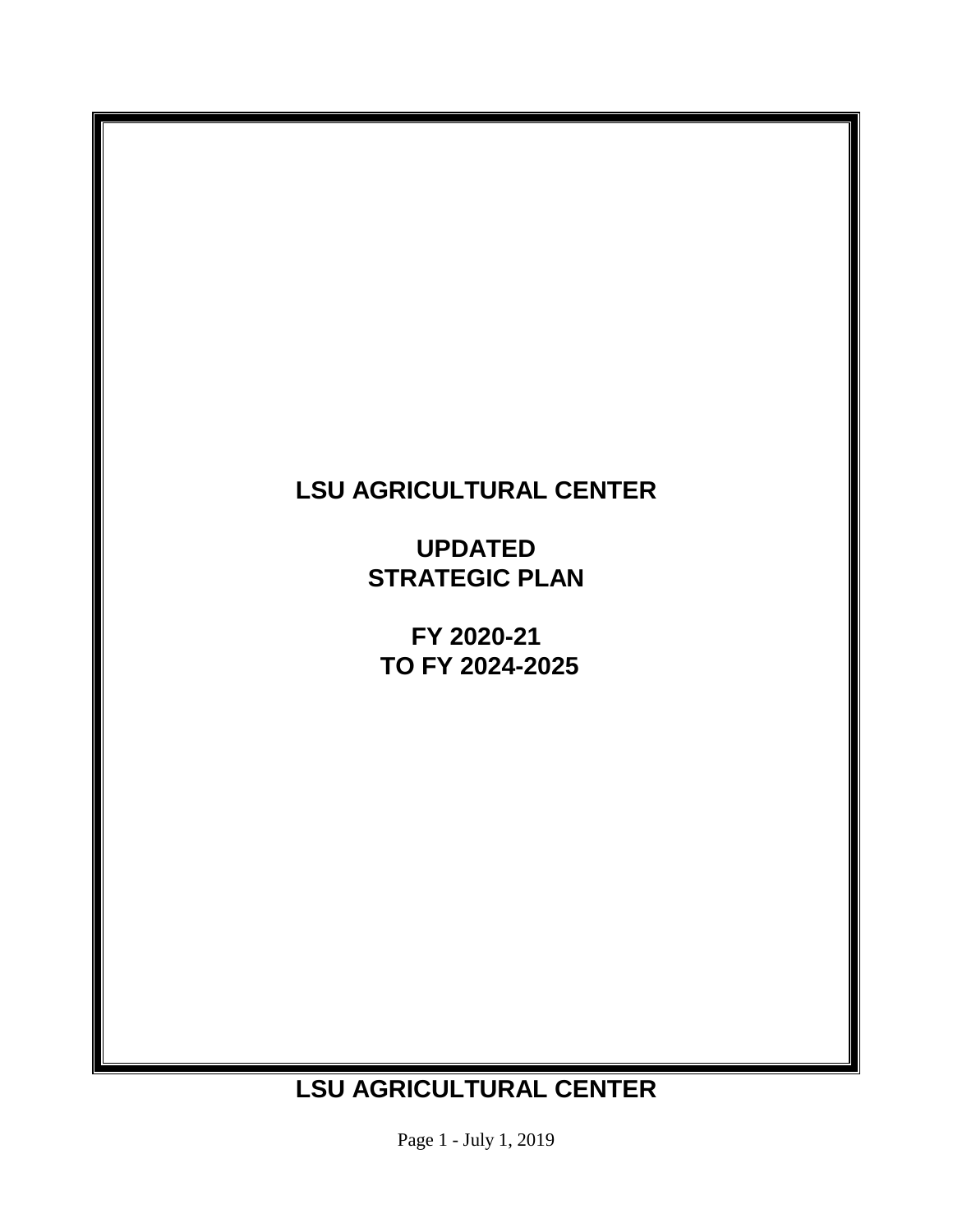# **FISCAL YEAR 2020-2021 TO FY 2024-2025 UPDATED STRATEGIC PLAN**

 urban areas, will continue to be influenced by major economic and social trends such and communication and computer technologies. In the future these industries will need to employ rapidly changing technology to maintain a competitive position in markets dominated by environmental, health and safety concerns and the international arena. Increasing income in many developing countries will provide new markets for high **VISION STATEMENT:** Agricultural and natural resource industries, as well as rural and as globalization, changing consumer tastes and preferences, environmental concerns, valued processed products which can originate anywhere in the world.

 These same factors will impact Louisiana's citizens and families. Rural and urban areas will be influenced by changing demographics, potential developments arising from advanced communications technology, and income growth in developing countries. An aging population will demand different services and food products. Enhanced communications create opportunities for rural and urban areas to support many income-generating enterprises that will be part of the evolving information revolution and food and fiber products industry.

 These dynamics will demand that internal and external stakeholders be able to respond at an increasingly rapid rate. The LSU Agricultural Center will expand the problem- solving focus of its research and educational resources while evolving to a more seamless, team oriented organization. Coupled with this will be a need to develop delivery systems based on the latest communications technology and pedagogy. Effective use of such delivery systems will require continual faculty and staff development activities, as well as communications infrastructure development.

 **MISSION:** The overall mission of the LSU Agricultural Center is to enhance the quality of life for people though research and educational programs that develop the best use of natural resources, conserve and protect the environment, enhance development of existing and new agricultural and related enterprises, develop human and community resources, and fulfill the acts of authorization and mandates of state and federal legislative bodies.

 **PHILOSOPHY:** The programs conducted by the LSU Agricultural Center are grounded in the basic tenets of the Legislative Acts which gave rise to the modern agricultural research and extension component of today's land-grant university--"to promote scientific investigation and experimentation bearing directly on and contributing to the establishment of a permanent and effective agricultural industry" and "to aid in diffusing among the people of the United States useful and practical information and to encourage the application of the same."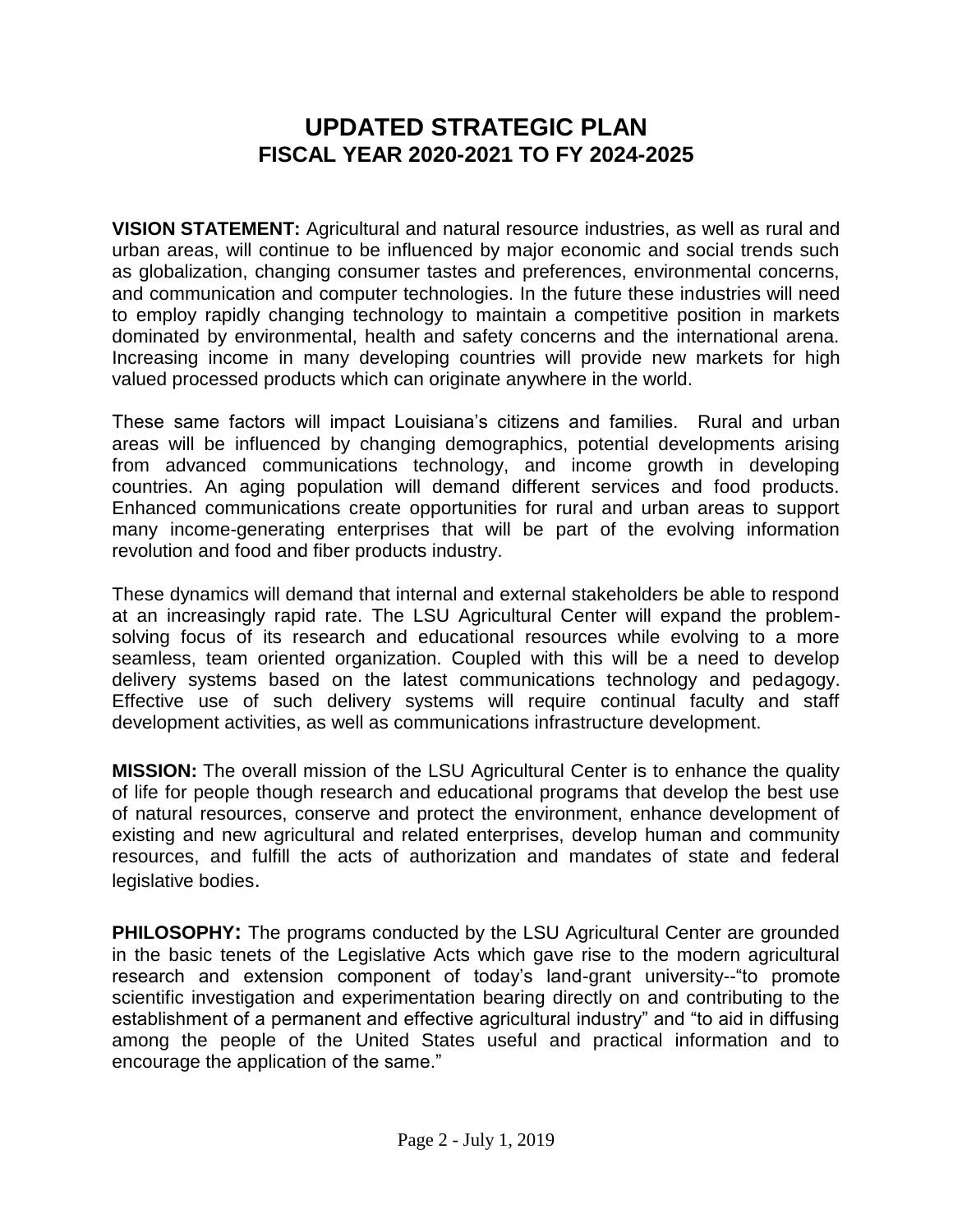## **GOALS:**

- I. To strengthen the productivity, profitability and competitiveness of Louisiana's agriculture, forestry and fisheries while enhancing the environment and wise use of natural resources.
- II. To build leaders and good citizens through 4-H youth development.
- III. To implement nutrition, health, family, and community development programs to enhance the quality of life of Louisiana citizens.

#### **OBJECTIVES:**

 **Objective I.1:**To maintain and support the competitiveness and sustainability of the by maintaining the average adoption rate for recommended best management practices state's renewable natural resource based industries (agriculture, forestry, and fisheries) developed by research and delivered through extension.

**Strategy I.1.1**Conduct comprehensive research and education programs directed toward increasing the productivity and profitability of Louisiana's economically important plant enterprises.

**Strategy I.1.2** Conduct comprehensive animal science research and education programs with major animal species commercially produced in Louisiana.

**Strategy I.1.3** Conduct comprehensive and extensive research and education programs to assure the natural resource base (soil, water, air) is used wisely to maintain and enhance environmental quality, and to maintain and enhance the perpetual production of agricultural commodities.

**Strategy I.1.4** Conduct extensive research and education programs to develop new crops and value-added products and to integrate those new crops/products into new or existing agricultural production and business enterprises.

#### **Performance Indicators:**

**Outcome:**(Key) Average adoption rate for recommendations (Key) Percent increase in average adoption rate for recommendations

**Objective II.1:** To facilitate the development of an effective and informed community citizenry by maintaining club memberships and participation in 4-H youth development programs within the extension service.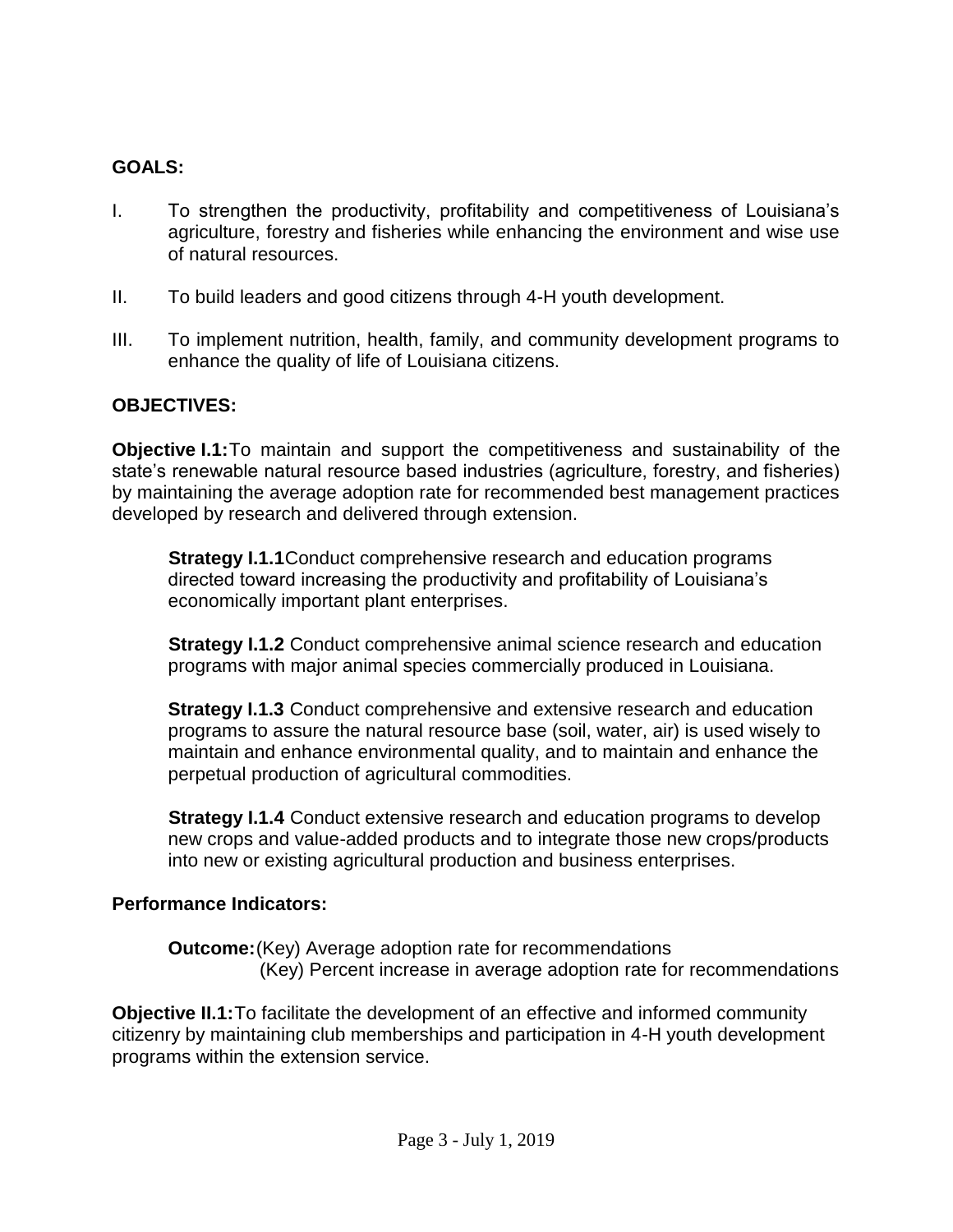**Strategy II.1.1**Provide educational experiences that will enhance the development of Louisiana youth's life skills, leadership and community involvement*.* 

#### **Performance Indicators:**

**Input:** Number of volunteer leaders

| <b>Outputs:</b> (Key) Number of 4-H members                |
|------------------------------------------------------------|
| (Key) Percent change in 4-H members                        |
| Number of 4-H participants in community service activities |

**Objective III.1:** To implement nutrition, health, and family and community development programs to enhance the quality of life of Louisiana's citizens.

**Strategy III.1.1**Conduct research and educational programs to identify and influence the social and economic factors that affect family dynamics and the ability of families to sustain positive family interpersonal and community relationships.

**Strategy III.1.2**Conduct research and educational programs to revitalize rural Louisiana through community leadership development and the initiation of community enhancement.

**Strategy III.1.3**Conduct research and educational programs to improve human nutrition and food safety as it relates to the health and well being of Louisiana people.

## **Performance Indicators:**

**Output:** (Key) Number of educational contacts (Key) Percent change in educational contacts Number of educational programs

## **APPENDICES:**

- A. Persons Benefiting
- B. External Factors
- C. Statutory Authority
- D. Program Evaluation
- E. Indicator Documentation
- F. Duplication Avoidance
- G. Vision 2020 Links
- H. Strategic Planning Checklist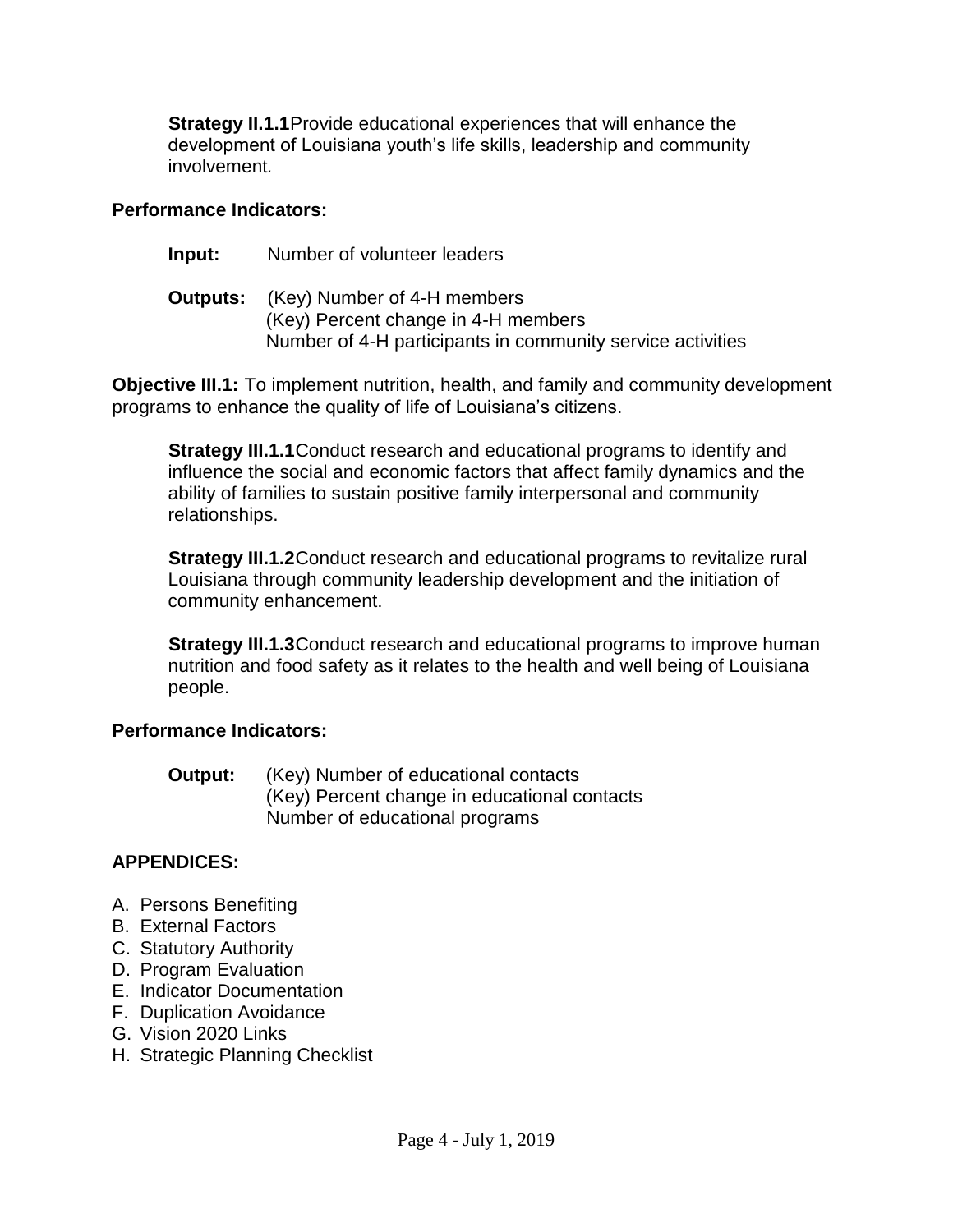# **Primary Persons Benefiting from Each Objective Louisiana State University Agricultural Center**

| <b>Objective</b><br><b>Number</b> | <b>Description</b>                                                                                                                                                                                                                                                                                                                    | <b>Persons</b><br><b>Benefiting</b>                                                                                                                                                  |
|-----------------------------------|---------------------------------------------------------------------------------------------------------------------------------------------------------------------------------------------------------------------------------------------------------------------------------------------------------------------------------------|--------------------------------------------------------------------------------------------------------------------------------------------------------------------------------------|
| Objective I.1                     | To maintain and support the competitiveness and<br>sustainability of the state's renewable natural resource-<br>based industries (agriculture, forestry and fisheries) by<br>maintaining the<br>adoption<br>average<br>rate<br>for<br>recommended best management practices developed<br>by research and delivered through extension. | Farmers, Ranchers,<br>Consumers, Communities,<br>Agricultural Businesses,<br>Agricultural Consultants,<br><b>Agricultural Commodity</b><br>Groups, Communities,<br><b>Homemakers</b> |
| Objective II.1                    | To facilitate the development of an effective and<br>informed community citizenry by maintaining<br>membership club memberships and participation in 4-<br>H youth development programs within the extension<br>service.                                                                                                              | Rural and Urban Youth,<br>Rural and Urban<br>Communities,<br><b>School Systems</b>                                                                                                   |
| Objective III.1                   | To implement nutrition, health, family and community<br>development programs to enhance the quality of life of<br>Louisiana citizens.                                                                                                                                                                                                 | Rural and Urban Youth,<br>Rural and Urban<br>Communities, Farmers,<br>Ranchers, Consumers,<br>Businesses, Local, State,<br>and Federal Government<br>Agencies                        |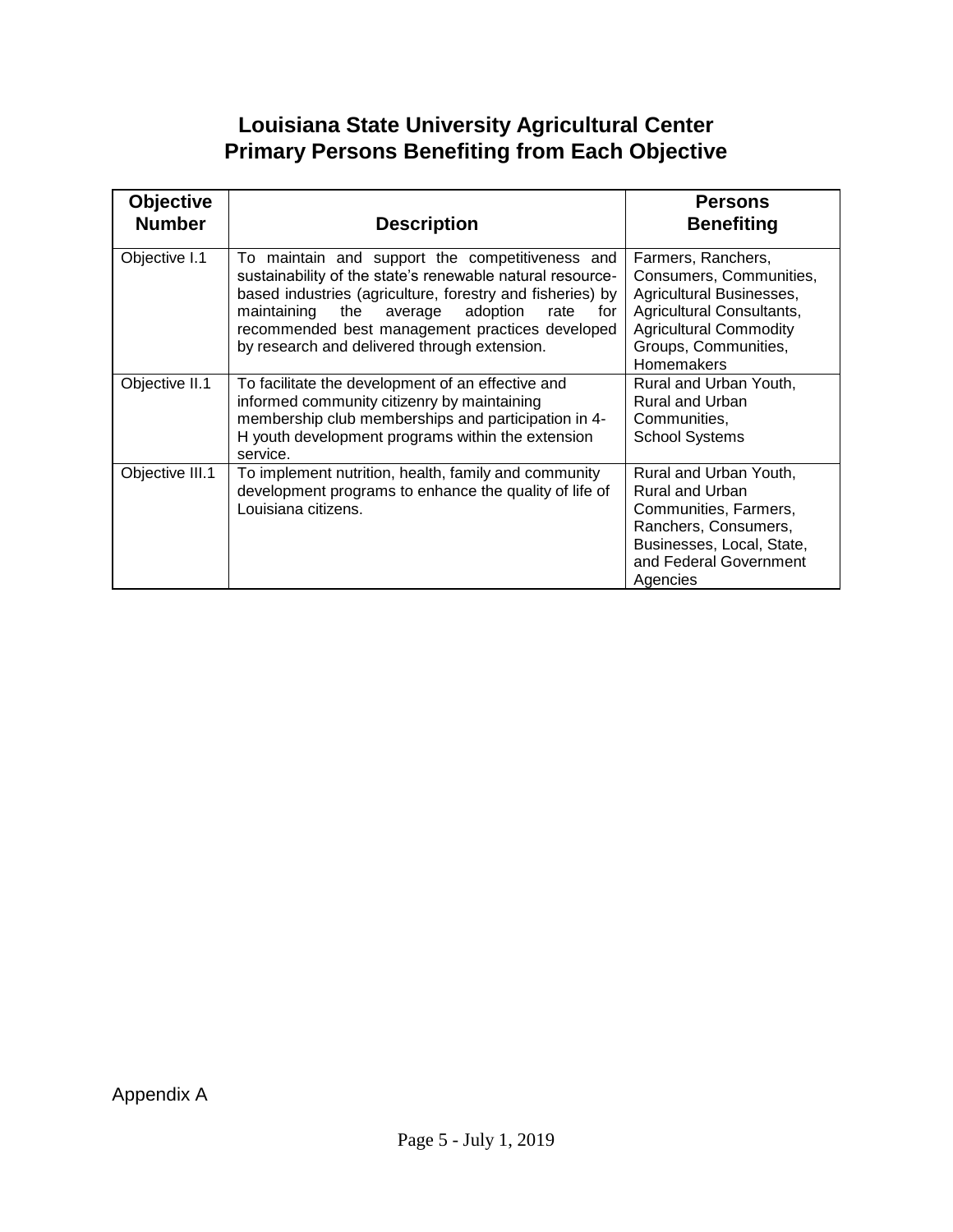# **Louisiana State University Agricultural Center Principal Clients and Users**

| <b>KEY</b><br><b>SERVICES</b> | <b>DESCRIPTION</b>                                                                                                                                                                                                                                                                                                                             | <b>STAKEHOLDERS</b>                                                                                                                                                                                                                           |                                                                               |                                                                                                                       |
|-------------------------------|------------------------------------------------------------------------------------------------------------------------------------------------------------------------------------------------------------------------------------------------------------------------------------------------------------------------------------------------|-----------------------------------------------------------------------------------------------------------------------------------------------------------------------------------------------------------------------------------------------|-------------------------------------------------------------------------------|-----------------------------------------------------------------------------------------------------------------------|
|                               |                                                                                                                                                                                                                                                                                                                                                | <b>CUSTOMERS</b>                                                                                                                                                                                                                              | <b>COMPLIERS</b>                                                              | <b>OTHER</b><br><b>STAKEHOLDERS</b>                                                                                   |
| Agricultural<br>Research      | Through basic and<br>applied research,<br>identifies and<br>develops the best<br>use of natural<br>resources, conserves<br>and protects the<br>environment, permits<br>further development<br>of existing and new<br>agricultural and<br>related enterprises,<br>and develops human<br>and community<br>resources in rural<br>and urban areas. | Farmers<br>Ranchers<br>Consumers<br>Communities<br>Agricultural<br><b>Businesses</b><br>Agricultural<br>Consultants<br>Cooperative<br>Extension<br>Service<br>Agricultural<br>Commodity<br>Groups<br>Federal, State,<br>and Local<br>Agencies | Not applicable.<br>The Agricultural<br>Center has no<br>regulatory functions. | <b>State Government</b><br><b>Federal Government</b><br><b>Parish Government</b><br>Non-governmental<br>Organizations |
| Cooperative<br>Extension      | Provides educational<br>services to the<br>people of La. through<br>a process that uses<br>scientific knowledge<br>focused on issues<br>and needs.                                                                                                                                                                                             | Farmers<br>Ranchers<br><b>Business People</b><br>Homemakers<br>Consumers<br>Youth<br>Communities<br>Agricultural<br>Commodity<br>Groups<br>Federal, State<br>and Local<br>Agencies                                                            | Not applicable<br>The Agricultural<br>Center has no<br>regulatory functions.  | <b>State Government</b><br><b>Federal Government</b><br><b>Parish Government</b><br>Non-governmental<br>Organizations |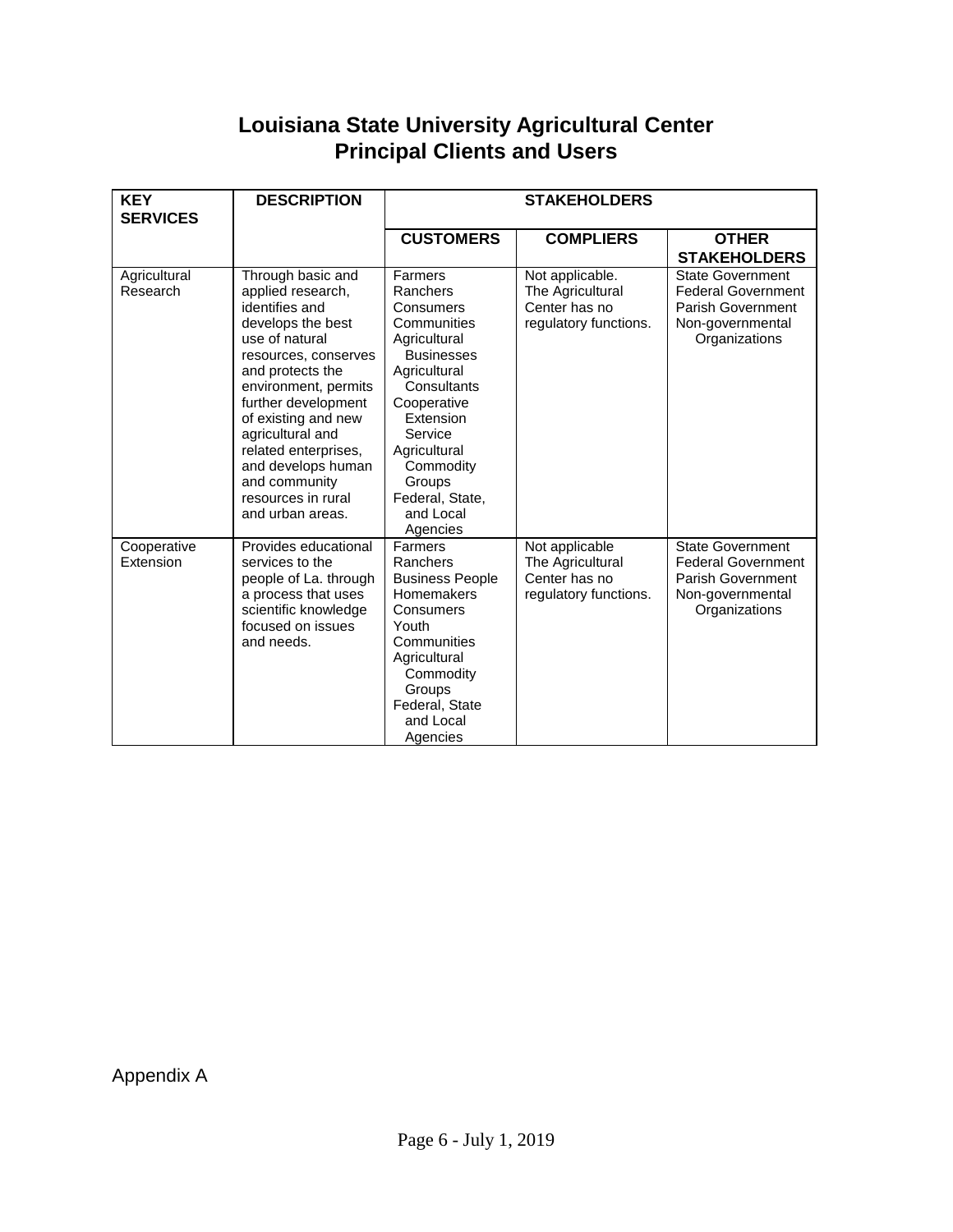# **LSU Agricultural Center External Factors beyond the Control of the Agricultural Center**

 $\boxtimes$  Health of the international, national, and state economies

**Elnternational trade policy** 

**EXLevel of federal, state, and self-generated funding available** 

Federal and state laws and regulations

Migration of state population between rural and urban areas

Weather (storms, floods, droughts, freezes, timing)

Availability of qualified faculty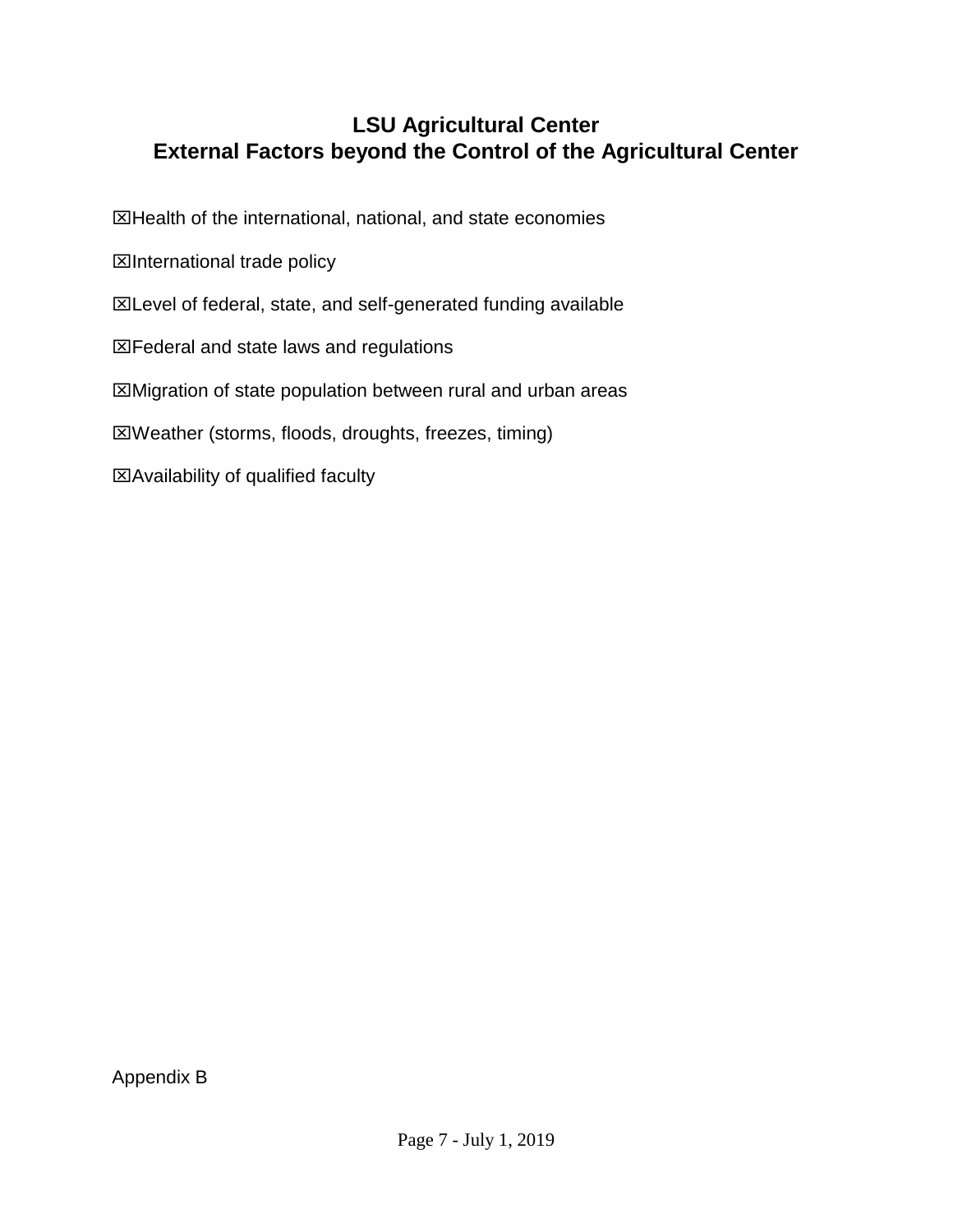# **LSU Agricultural Center Statutory Authority**

In 1887, the U.S. Congress enacted the Hatch Act which established a system of experiment stations at the Land Grant institutions "to promote scientific investigation and experimentation ... bearing directly on and contributing to the establishment and maintenance of a permanent and effective [agricultural] industry ..."

An Experiment Station was established on Louisiana State University property in 1886 with funding from the State Department of Agriculture and administered by the university's agricultural college. The Louisiana Agricultural Experiment Station (LAES) was established by the Legislature in 1887.

In 1914, the U.S. Congress passed the Smith-Lever Act which provided that agricultural extension work be carried out in connection with the Land Grant institutions "to aid in diffusing among the people of the United States useful and practical information ... and to encourage the application of the same ..."

The Louisiana Legislature agreed to the Smith-Lever Act in 1914 and a formal Memorandum of Understanding between the President of Louisiana State University and the Secretary of Agriculture established the Agricultural Extension Service, now known as the Louisiana Cooperative Extension Service (LCES).

In 1971, a special committee of the Board of Supervisors of Louisiana State University, charged with the comprehensive management study of the LSU System, reported "... the committee has been impressed by the extent of the statewide activities and responsibilities of the Agricultural Experiment Station and the Cooperative Extension Service now operated by the Baton Rouge campus. We are also impressed by the outstanding national and international programs conducted by these units ... it has become apparent to the committee that these agricultural activities of the LSU System should have an identity separate from any one of the campuses. Therefore, this committee recommends that the University establish a Center for Agricultural Sciences headquartered in Baton Rouge with research and extension operations through the state."

The Board of Supervisors, following those recommendations, established the **Center for Agricultural Sciences and Rural Development** in August 1972. At its November 1982 meeting, the Board of Supervisors changed the name of the Center to **Louisiana State University Agricultural Center**.

Appendix C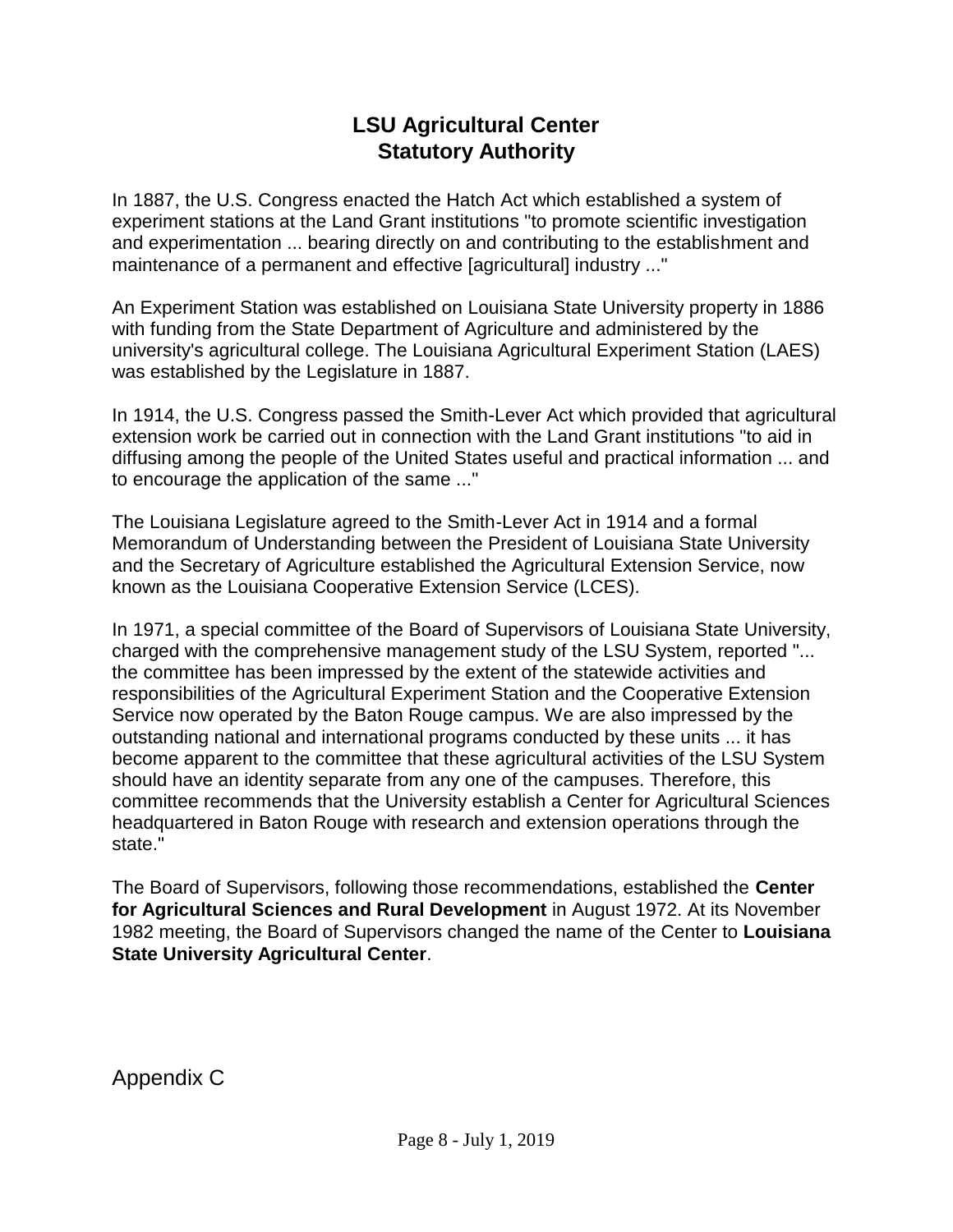#### **LEGAL CITATIONS:**

#### **State:**

Constitution of 1974, Article VIII, Section 7; LA R.S. 17:1421 - 1974 Act 313 - 1975 Act 83 - 1977 Act 52 - 1978 Act 971 - 1985 Act 19 – 2002

#### **Federal:**

Hatch Act, as amended - 1887 Smith-Lever Act - 1914 McIntire-Stennis Act, as amended - 1962 National Agricultural Research, Extension, and Teaching Policy Act - 1977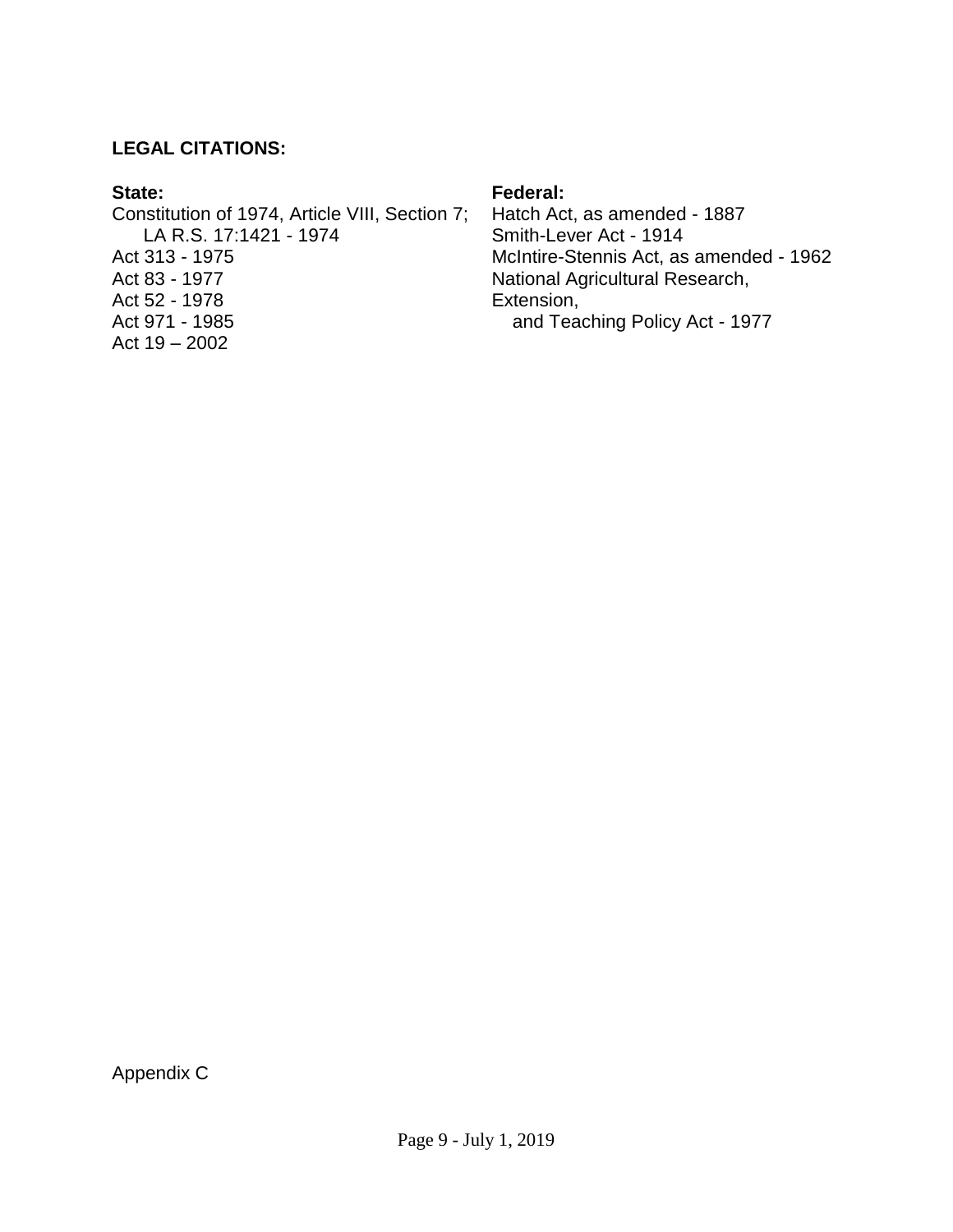# **LSU Agricultural Center Program Evaluation**

The ongoing planning activities within the LSU Agricultural Center are grounded in the philosophy outlined and embodied in the vision and mission statements for the organization. Solution-focused problem solving is the objective of the research and education programs of the LSU Agricultural Center. Fundamental to this objective is the continuing input by stakeholders in the planning activities of the LSU Agricultural Center. Over time, mechanisms have been developed within the research and educational programs to ensure that programs receive continual input from stakeholders. The aggregation of these inputs is the basis for the goals and objectives reflected in the LSU Agricultural Center's strategic plan.

Planning activities within the educational programs for the Louisiana Cooperative Extension Service (LCES) start with advisory committees at the parish level that discuss the needs and problems in their parishes as a precursor to the development of programs to meet those needs. Each parish develops a plan of work in response to those needs and in concert with the goals and objectives of the organization. That information is then transmitted to administration and research and extension professors. Industry representatives and agents work with AgCenter faculty to develop strategic plans for the state to address the needs and concerns of the industry. Subsequently, the state program of work is developed and resources are allocated to address clientele needs. The program of work results in the development and delivery of educational programs to address needs identified. The programs of work are developed for a four-year period. At the end of that period, a survey of clientele is used to assess the impact of the programs and determine the adoption rate of various recommended practices. Periodically, outside groups are called upon to assess the status of major programs and provide advice for program direction and allocation of resources. Additionally, the needs and concerns of clientele are shared with researchers and other industry groups. Results of the outcome evaluations are transmitted back to local advisory committees in order to assist them in planning parish programs. The continuity of the program evaluation cycle allows the LSU Agricultural Center to constantly address new and emerging needs of the clientele and stay focused on priority concerns of Louisiana agriculture, families, and youth.

The broad, programmatic research component of the LSU Agricultural Center's objectives is an aggregation of the specific, scientific research objectives contained in individual scientists' research projects. The research projects are generally prepared and approved for a three- to five-year time horizon. A complete understanding of how total program objectives are formulated requires an understanding of the planning process that leads to the development of the specific, scientific objectives that are contained in each individual research project. That planning process includes input from internal and external sources, from peer scientists and program leaders, from stakeholders and users of the research findings, and from LSU Agricultural Center program administrators.

Appendix D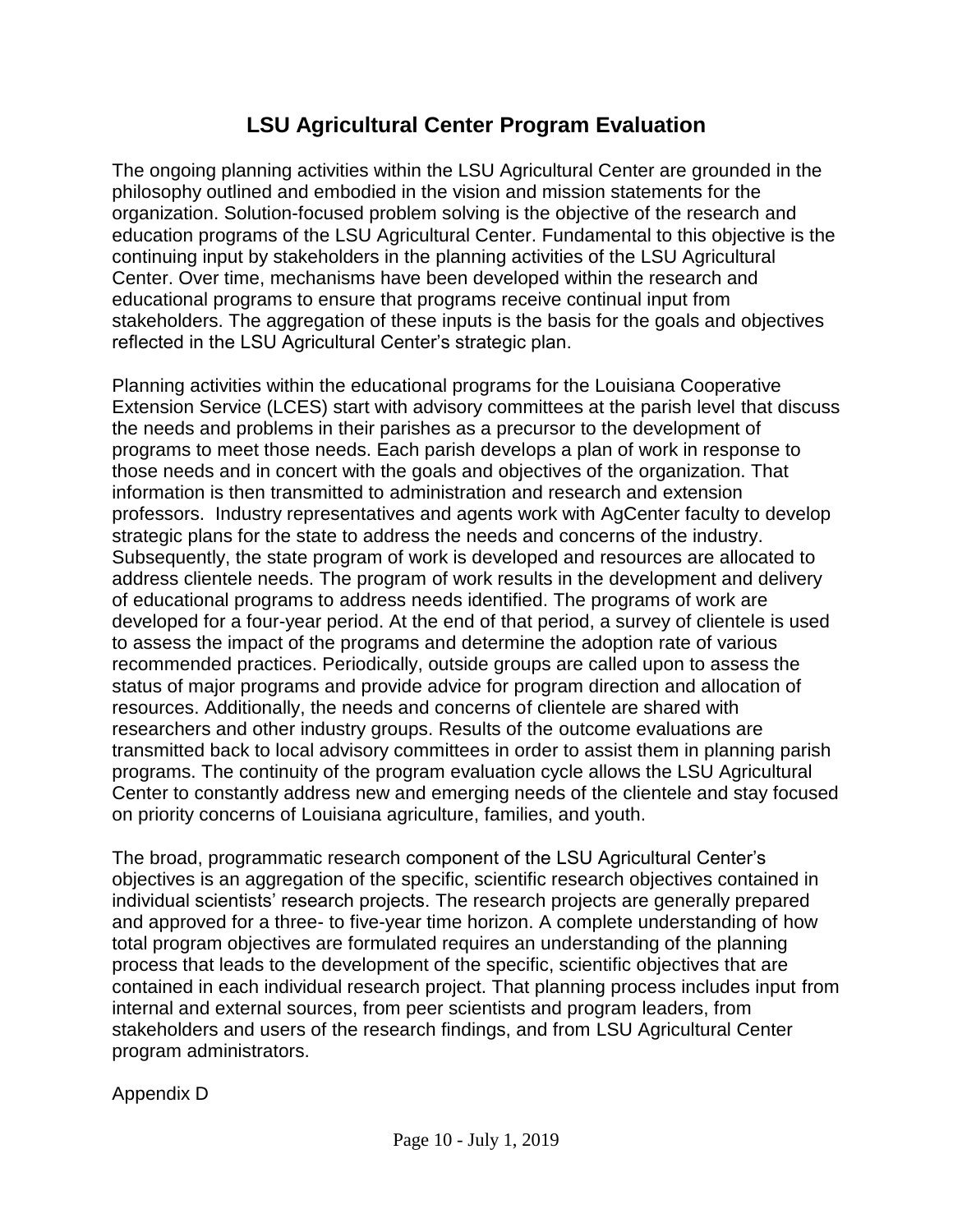Internal research planning inputs originate from a number of formalized activities, including internal peer reviews of research projects by LAES scientists and other internal professional group meetings. These activities operate as follows. Although currently in transition, more than thirty ACE groups have been in place. Most of them are organized around commodities of economic importance to Louisiana; however, some are organized around specific scientific or problem areas. Other groups are organized in the same way. The purpose of these groups is to bring together scientists, specialists, and field agents from various locations and disciplines, which have a common commodity/science interest, to discuss contemporary problems, needed research, and new directions or modifications in scientists' research objectives as well as to identify opportunities for additional extension educational outreach. There are generally multiple meetings per year that provide collegial input into the research and extension outreach plans of participating LSU AgCenter Faculty members.

As scientists prepare their individual research projects, a critical step in the process is an internal scientific peer review. The proposed research project, consisting of a title, objectives, justification, literature review, procedures, and a timetable, is distributed to approximately five to eight peer AgCenter scientists , and an appropriate subject matter leader. The peer review process occurs each time a new research project is initiated by a scientist. Because projects are approved for three- to five-year time periods, each scientist's program undergoes thorough peer review on a minimum of three- to five-year intervals.

External inputs are valued and are taken very seriously. They are obtained from a diverse assembly of commodity groups, boards, commissions, agencies, etc., who are users of the findings of the research projects that are of interest to them. Many commodity groups (stakeholders) who use AgCenter research results make valuable contributions to research planning by meeting with scientists and administration, usually on an annual basis. This process provides direct feedback on the importance of their research objectives.

Broader-based programmatic reviews are conducted by the USDA's National Institute of Food and Agriculture (NIFA) at the invitation of the AgCenter. These reviews, usually several days in length, cover a full department or a statewide program. These teams approach reviews with a programmatic perspective (is the LSU AgCenter expending fiscal and human resources in the most practical and productive way) as well as a detailed project-by-project perspective. Program administrators and scientists are required to consider recommendations arising from such reviews when revising or reorganizing programs and individual research project objectives.

In summary, the LSU Agricultural Center administration actively assists in synthesizing these numerous suggestions and recommendations into a coherent set of programmatic objectives. Agents, scientists and administrators interpret and synthesize the guidance from peers and stakeholders into logical, complementary and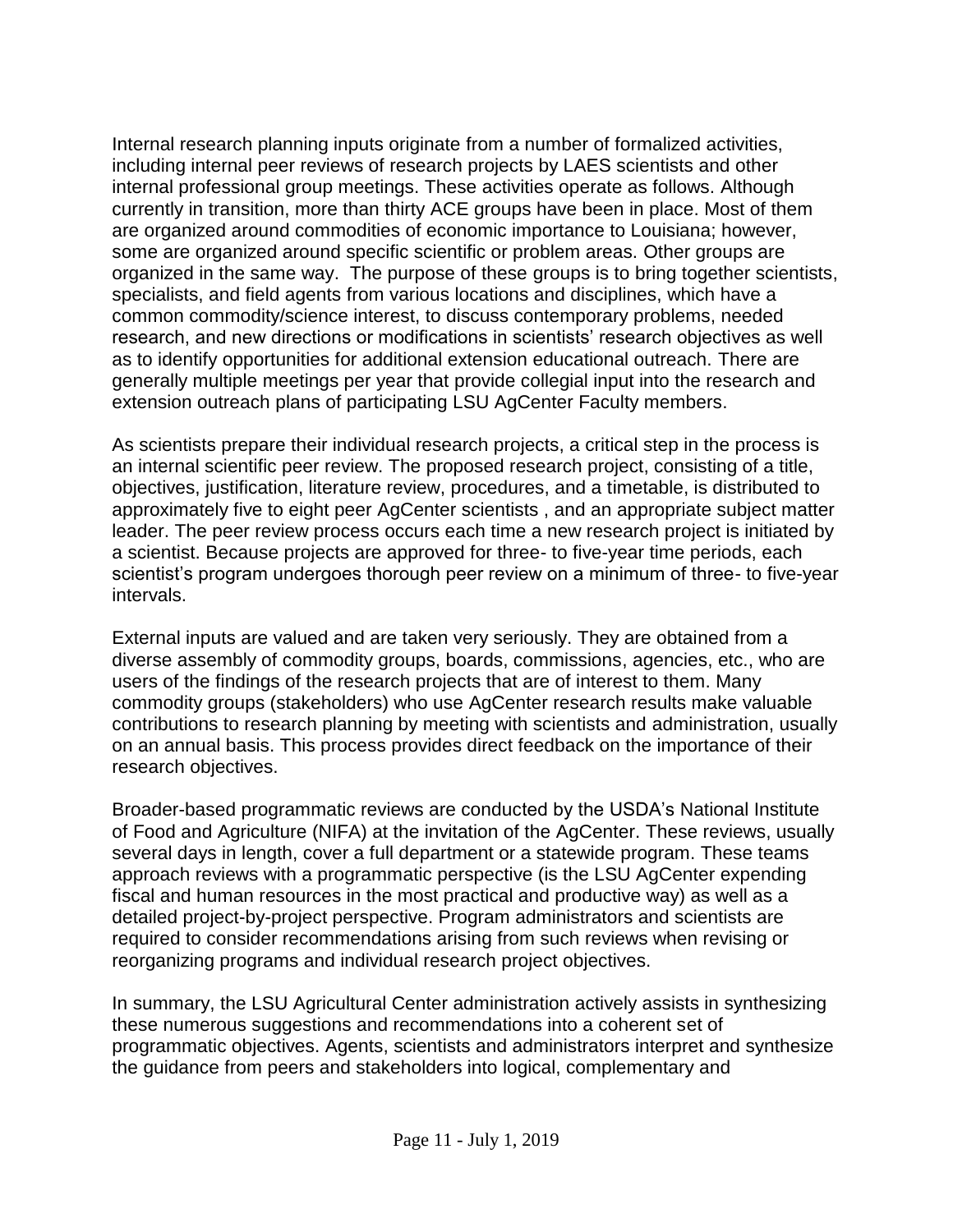#### Appendix D

collaborative research and educational programs that follow the outlined strategies and address the stated objectives.

The LSU AgCenter has implemented human resource polices that benefit women and families. In June 2006 the LSU Board of Supervisors adopted a report on human resource management titled *An Agenda for Change: Gaining Competitive Advantage Through Strategic Human Resource Management* which became a LSU System wide policy. The Paid Time Off (PTO) program within this policy is an example of the benefits for women and families. This plan has broken new ground and is poised to become a state and national model.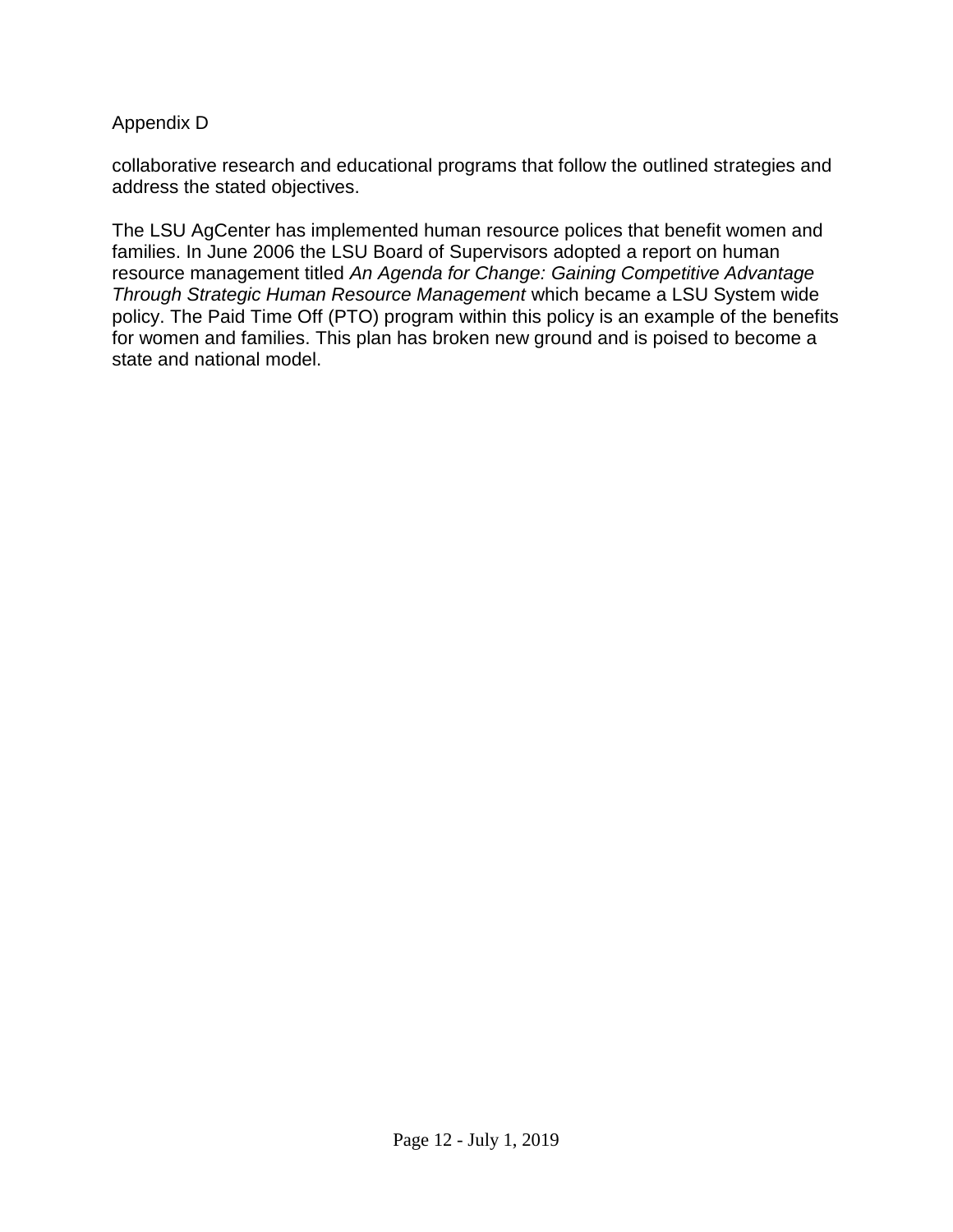# **LSU Agricultural Center Indicator Documentation**

#### **Foreword**

Nontraditional education programs (adult and youth) conducted through the LSU Agricultural Center do not fit the traditional performance measures, such as graduation rates, normally associated with the formula campuses, since these programs do not result in credit hours or degrees. The only meaningful performance measures would have to be related to the knowledge, awareness, skills, attitudes, and behavioral changes, which would result from participation in these programs. Likewise, the research program produces findings which surface in terms of impact or outcome measures over time, and generally as part of an overall bundle of practices, tools and/or techniques. These characteristics of LSU Agricultural Center programs make it very difficult and, in many cases impossible, to identify measures that are reflective of performance since the research and public services activities are integrated and ongoing as far as results. Therefore, the indicated outcome performance measures are suggestive at best.

Several of the indicators are used more than once in this plan. In each case, the data for the indicator applies only to the data for the particular objective it measures.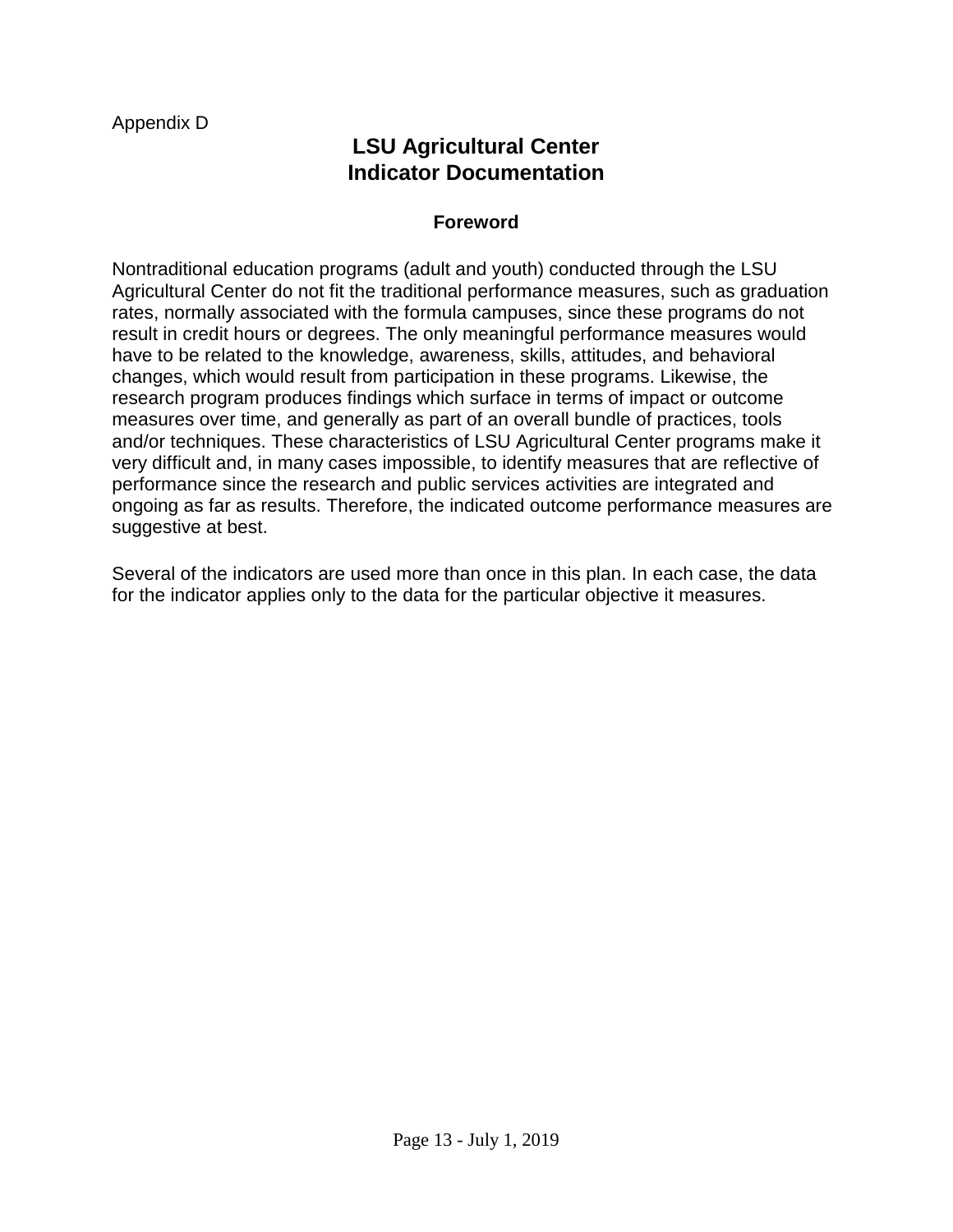# **Performance Indicator Documentation**

**Program:** Louisiana State University Agricultural Center

**Objective:** To maintain and support the competitiveness and sustainability of the state's renewable natural resource based industries (agriculture, forestry and fisheries) by maintaining the average adoption rate for recommended best management practice developed by research and delivered through extension. (Objective I)

**Indicator name**: Average adoption rate for recommendations

- 1. **Type and Level**: Outcome
- 2. **Rationale**: Measures the percentage of customers adopting the methods, cultural and management practices recommended through the research, and educational programs of the LSU Agricultural Center.
- 3. **Use**: Adoption of recommended practices is a measure of the effectiveness of teaching customers to use information generated by research. Indicator will be used for internal management purposes as well as for performance based budgeting purposes.
- 4. **Clarity**: Adoption rate is the percent of targeted customers actually using the recommended practices based on a sample of those customers. Recommendations are the practices and methods that research has proven effective.
- conducted a performance measured audit dated October 15, 2003. 5. **Validity, Reliability and Accuracy**: The Office of the Legislative Auditor
- 6. **Data Source, Collection and Reporting:** Surveys of specific areas of interest are conducted annually by the Organization Development and Evaluation unit. Areas are surveyed on a four-year cycle. Surveys are conducted in the spring and completed in July. Final analysis and reporting is due at the close of the federal fiscal year, September 30, with data available in October.
- 7. **Calculation methodology**: The adoption rate is a four-year running average based on the adoption rate of major programs under each objective
- 8. **Scope**: Indicator aggregated or disaggregated N/A
- 9. **Caveats**: These are self-assessments by customers.
- 10. **Responsible Person**: Organization Development and Evaluation.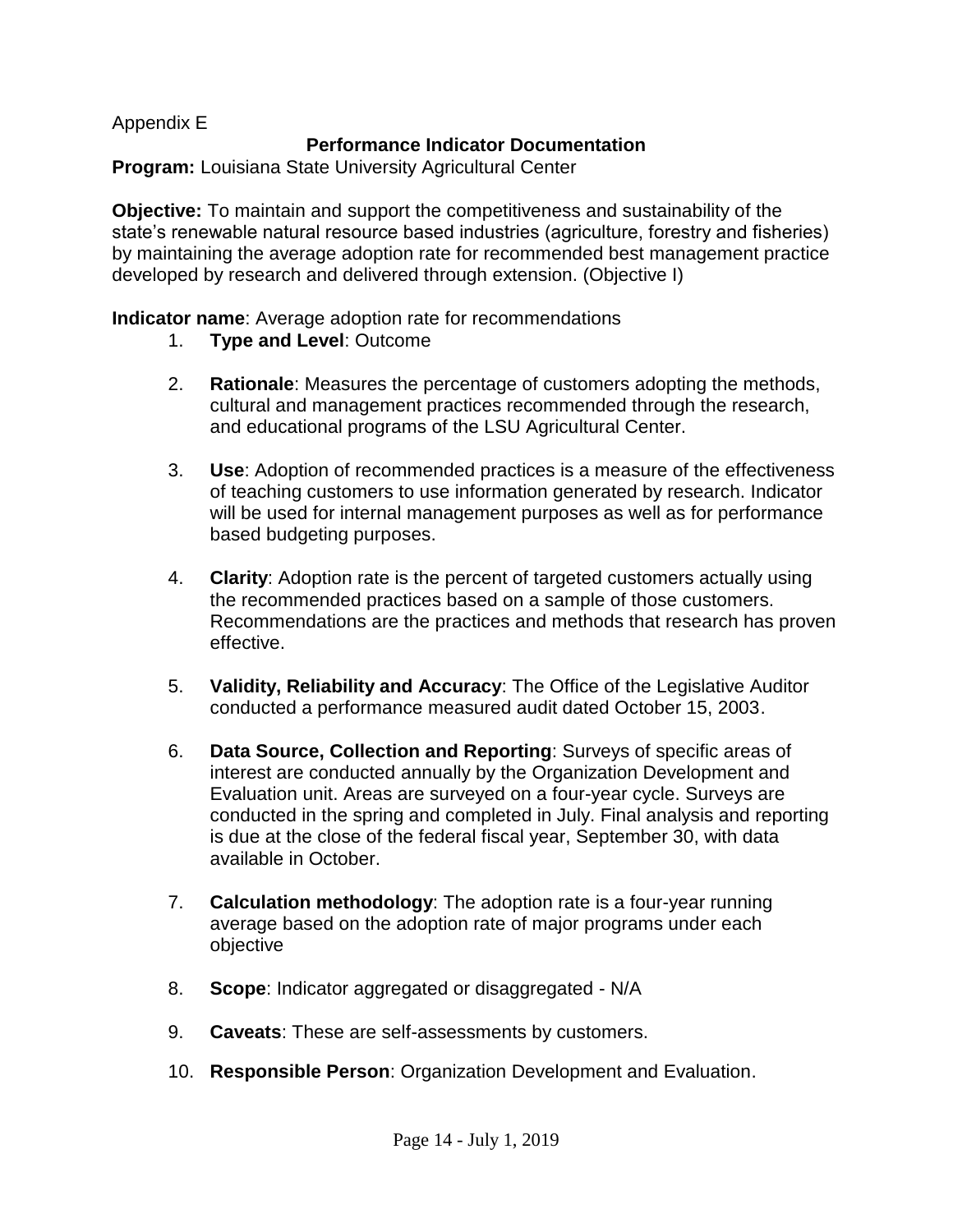# **Performance Indicator Documentation**

**Program:** Louisiana State University Agricultural Center

**Objective:** To maintain and enhance the competitiveness and sustainability of the state's renewable natural resource based industries (agriculture, forestry and fisheries) by maintaining the average adoption rate for recommended best management practice developed by research and delivered through extension. (Objective I)

 **Indicator name:** Percent Increase in Average adoption rate for recommendations 1. **Type and Level**: Outcome

- 
- 2. **Rationale**: Measures the percentage of customers adopting the methods, cultural and management practices recommended through the research and educational programs of the LSU Agricultural Center.
- 3. **Use**: Adoption of recommended practices is a measure of the effectiveness of teaching customers to use information generated by research. Indicator will be used for internal management purposes as well as for performance based budgeting purposes.
- 4. **Clarity**: Adoption rate is the percent of targeted customers actually using the recommended practices based on a sample of those customers. Recommendations are the practices and methods that research has proven effective.
- 5. **Validity, Reliability and Accuracy**: The Office of the Legislative Auditor conducted a performance measured audit dated October 15, 2003.
- 6. **Data Source, Collection, and Reporting**: Extension Service conducts surveys of specific areas of interest annually. Areas are surveyed on a four-year cycle. Surveys are conducted in the spring and completed in July. Final analysis and reporting is due at the close of the federal fiscal year, September 30, with data available in October.
- 7. **Calculation methodology**: The adoption rate is a four-year running average based on the adoption rate of major programs under each objective.
- 8. **Scope**: Indicator aggregated or disaggregated N/A
- 9. **Caveats**: These are self-assessments by customers.
- 10.**Responsible Person**: Organization Development and Evaluation.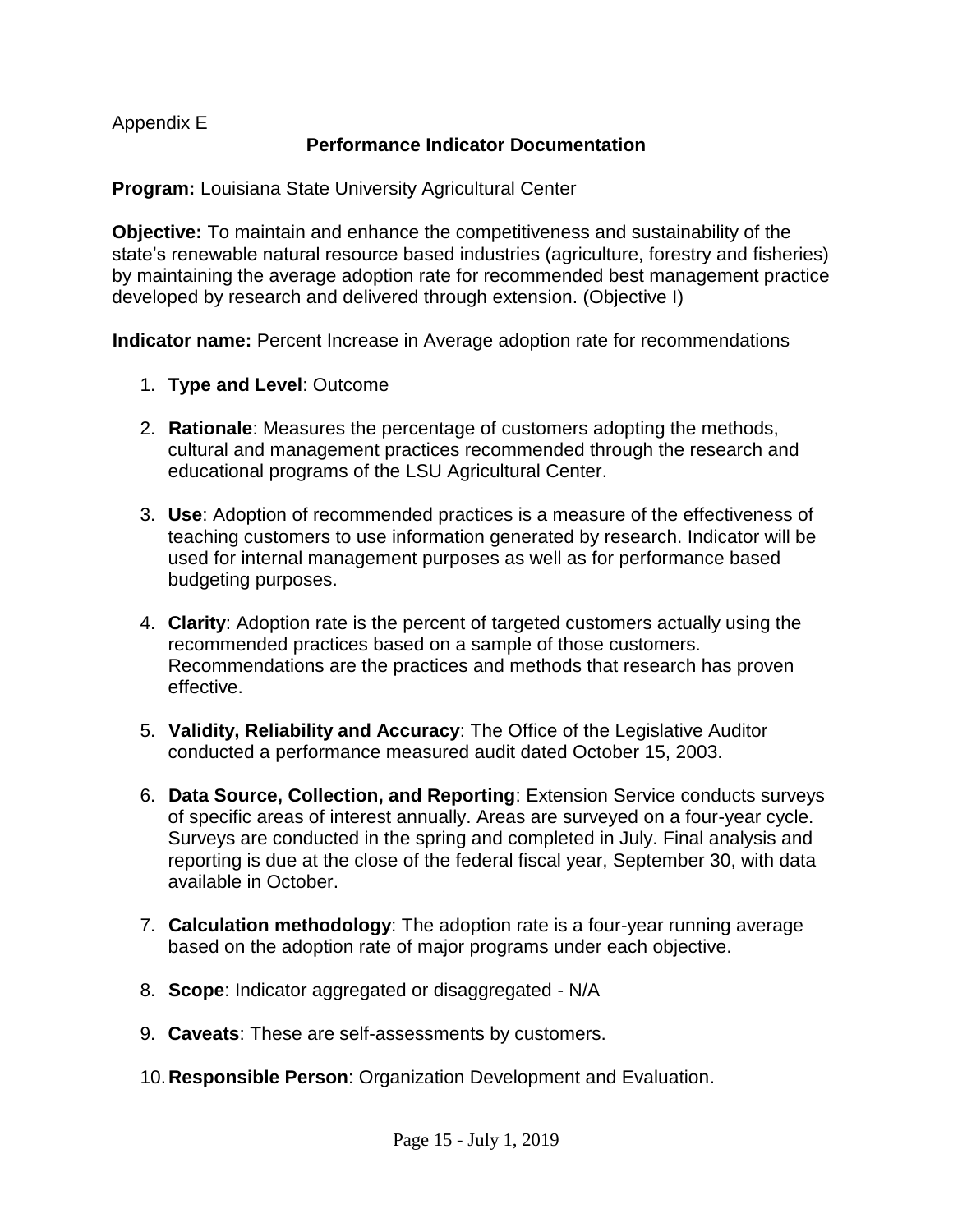# **Performance Indicator Documentation**

**Program:** Louisiana State University Agricultural Center

**Objective:** To facilitate the development of an effective and informed community citizenry by maintaining club memberships and participation in 4-H youth development programs within the extension service. (Objective II)

**Indicator name:** Number of 4-H members and participants

- 1. **Type and Level**: Output
- 2. **Rationale**: Measures the number of youth educated via extension programs.
- 3. **Use**: Used to measure the effectiveness of the 4-H program in reaching Louisiana youth. Indicator will be used for internal management purposes as well as for performance-based budgeting purposes.
- 4. **Clarity**: 4-H is the youth outreach program of the land-grant university. More than simply a club for youth, it is an educational delivery system to help youths and their families improve their lives. Methods include school enrichment programs, special interest programs and individual study. These are co-curricular in Louisiana school systems.
- 5. **Validity, Reliability and Accuracy**: The Office of the Legislative Auditor conducted a performance measured audit dated October 15, 2003.
- 6. **Data Source, Collection, and Reporting**: A survey of field agents using USDA form ES-237. Data is reported annually, after the end of the federal fiscal year for reporting in November.
- 7. **Calculation methodology**: Summary of reports.
- 8. **Scope**: Indicator aggregated or disaggregated N/A
- 9. **Caveats**: N/A
- 10.**Responsible Person**: LCES 4-H Youth Development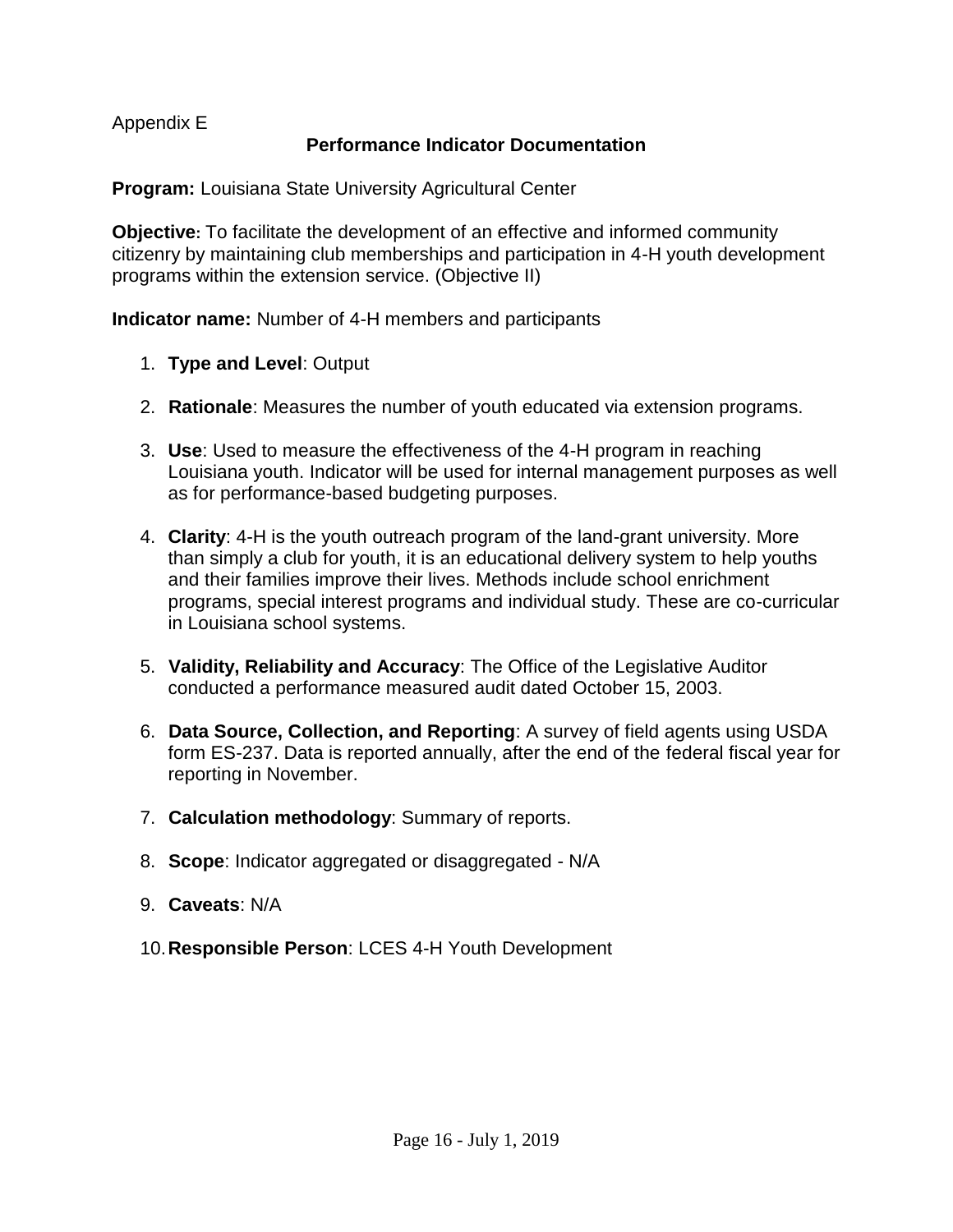# **Performance Indicator Documentation**

**Program:** Louisiana State University Agricultural Center

**Objective:** To facilitate the development of an effective and informed community citizenry by maintaining club memberships and participation in 4-H youth development programs within the extension service. (Objective II)

**Indicator name:** Percent Change in Number of 4-H members and participants

- 1. **Type and Level**: Outcome
- 2. **Rationale**: Measures the number of youth educated via extension programs.
- 3. **Use**: Used to measure the effectiveness of the 4-H program in reaching Louisiana youth.
- 4. **Clarity**: 4-H is the youth outreach program of the land-grant university. More than simply a club for youth, it is an educational delivery system to help youths and their families improve their lives. Methods include school enrichment programs, special interest programs and individual study. These are co-curricular in Louisiana school systems.
- 5. **Validity, Reliability and Accuracy**: The Office of the Legislative Auditor conducted a performance measured audit dated October 15, 2003.
- 6. **Data Source, Collection, and Reporting**: A survey of field agents using USDA form ES-237. Data is reported annually, after the end of the federal fiscal year for reporting in November.
- 7. **Calculation methodology**: Summary of reports.
- 8. **Scope**: Indicator aggregated or disaggregated N/A
- 9. **Caveats**: N/A
- 10.**Responsible Person**: LCES 4-H Youth Development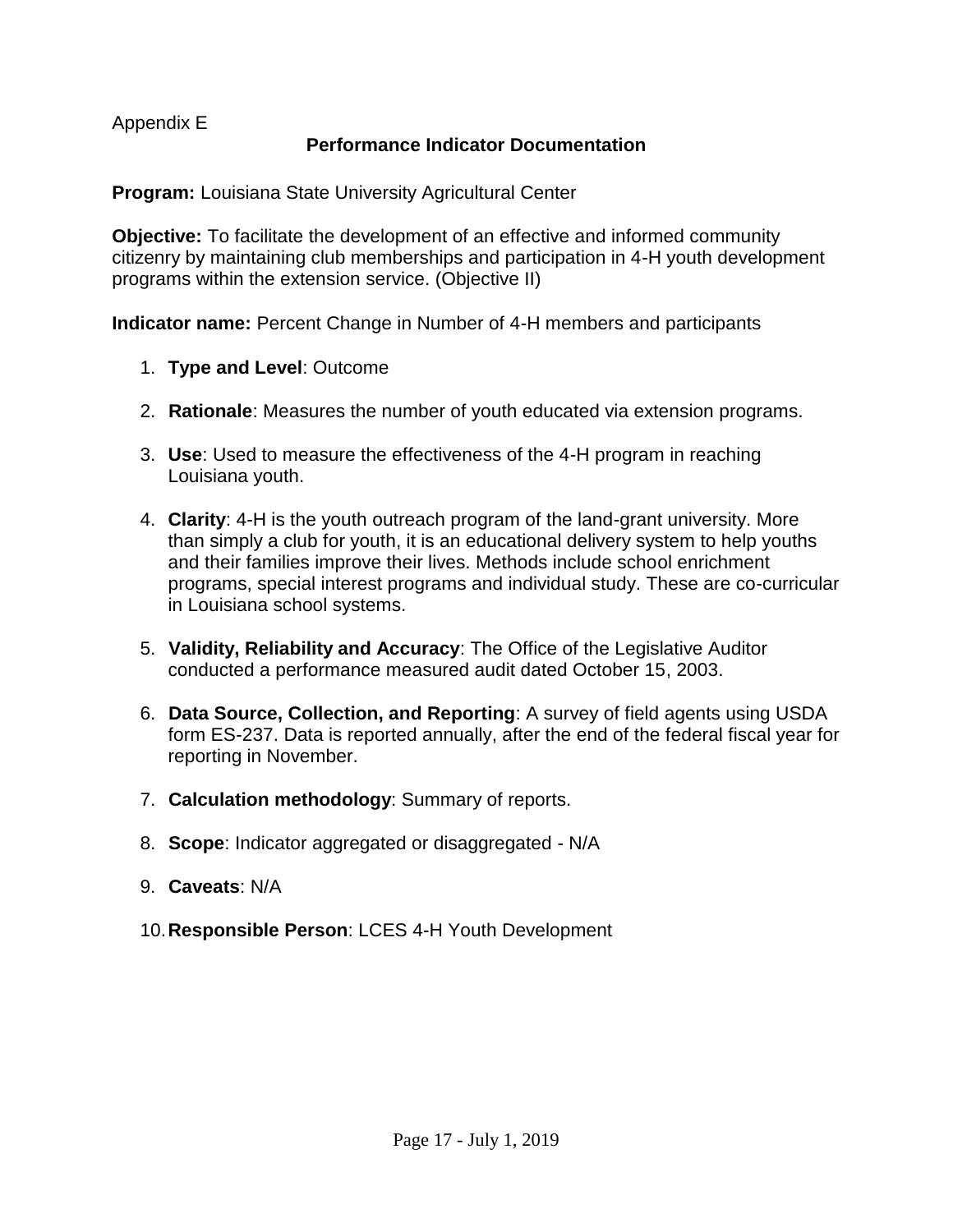# **Performance Indicator Documentation**

**Program:** Louisiana State University Agricultural Center

**Objective:** To facilitate the development of an effective and informed community citizenry by maintaining membership club memberships and participation in 4-H youth development programs within the extension service. (Objective II)

**Indicator name:** Number of volunteer leaders

- 1. **Type and Level**: Input
- 2. **Rationale**: Measures the additional human resources available to expand programs and youth contact.
- 3. **Use**: Used as a measure of the effectiveness of field agents in recruiting assistance in program development and measures the value placed on the program by local area citizens.
- 4. **Clarity**: Volunteer leaders are unpaid local adult citizens who teach and coordinate educational programs for youth under direction of an extension professional.
- 5. **Validity, Reliability and Accuracy**: The Office of the Legislative Auditor conducted a performance measured audit dated October 15, 2003.
- 6. **Data Source, Collection, and Reporting**: Field agents are surveyed annually using USDA form ES-237 to document the participation of volunteers. Data is reported annually, after the end of the federal fiscal year for reporting in November.
- 7. **Calculation methodology**: Summary of reports submitted.
- 8. **Scope**: Indicator aggregated or disaggregated N/A
- 9. **Caveats**: N/A
- 10.**Responsible Person**: LCES 4-H Youth Development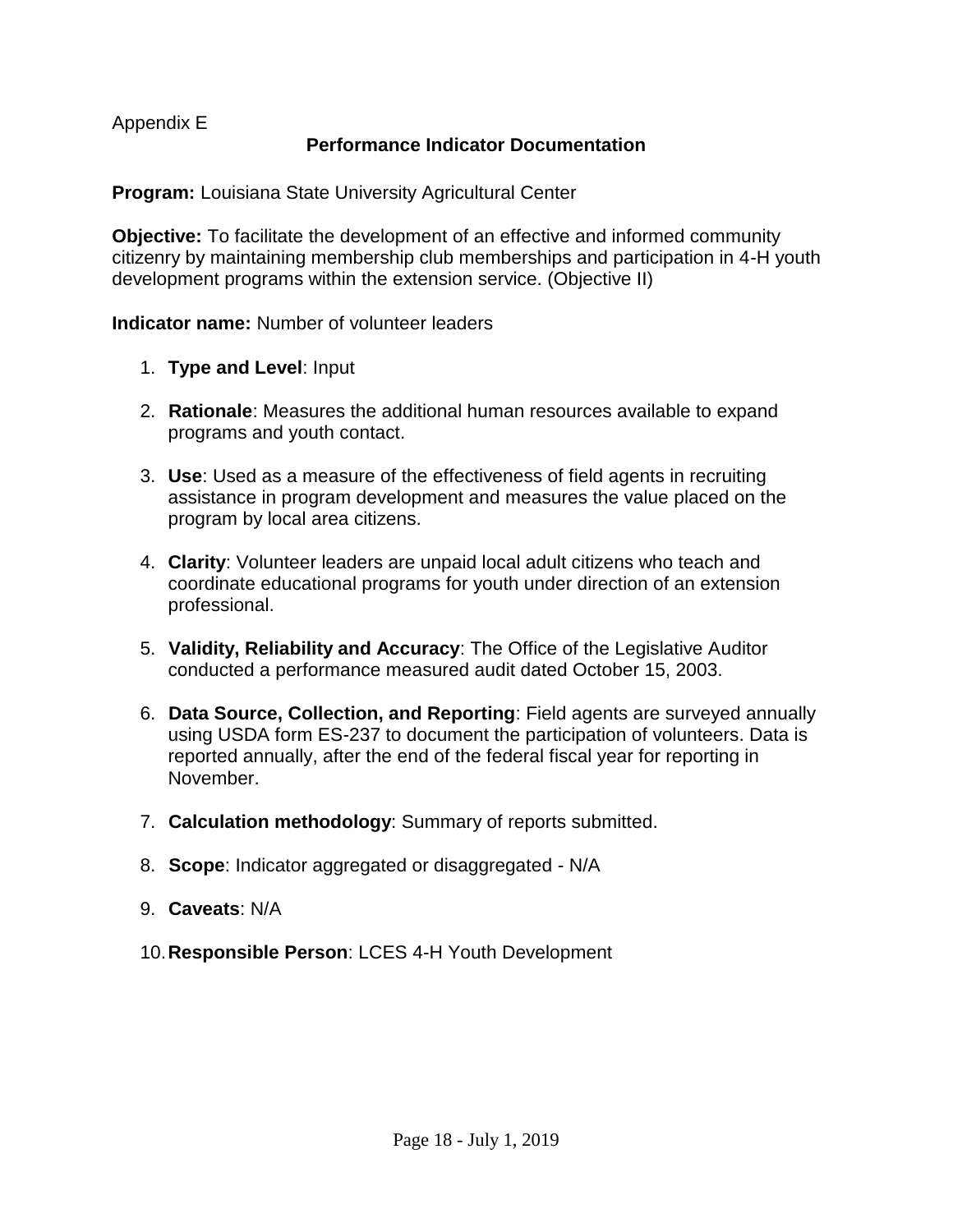# **Performance Indicator Documentation**

**Program:** Louisiana State University Agricultural Center

**Objective:** To facilitate the development of an effective and informed community citizenry by maintaining membership club memberships and participation in 4-H youth development programs within the extension service. (Objective II)

 **Indicator name:** Number of 4-H participants in community service activities 1. **Type and Level**: Outcome

- 
- 2. **Rationale**: This number measures the effectiveness of programs in teaching youth to get involved in their community.
- 3. **Use**: Used as a measure of the effectiveness of the 4-H program in developing a sense of responsibility for others.
- 4. **Clarity**: Community service activities are social and environmental activities such as cleanups of parks and waterways, charity fundraisers, "adopt-a-grandparent" programs, tree planting, and "reading buddy" programs.
- 5. **Validity, Reliability and Accuracy**: The Office of the Legislative Auditor conducted a performance measured audit dated October 15, 2003.
- 6. **Data Source, Collection, and Reporting**: A survey of field agents is conducted to request the numbers participating in community service activities. Data is reported annually, after the end of the federal fiscal year for reporting in November.
- 7. **Calculation methodology**: Summarize reports.
- 8. **Scope**: Indicator aggregated or disaggregated N/A.
- 9. **Caveats**: N/A
- 10.**Responsible Person**: LCES 4-H Youth Development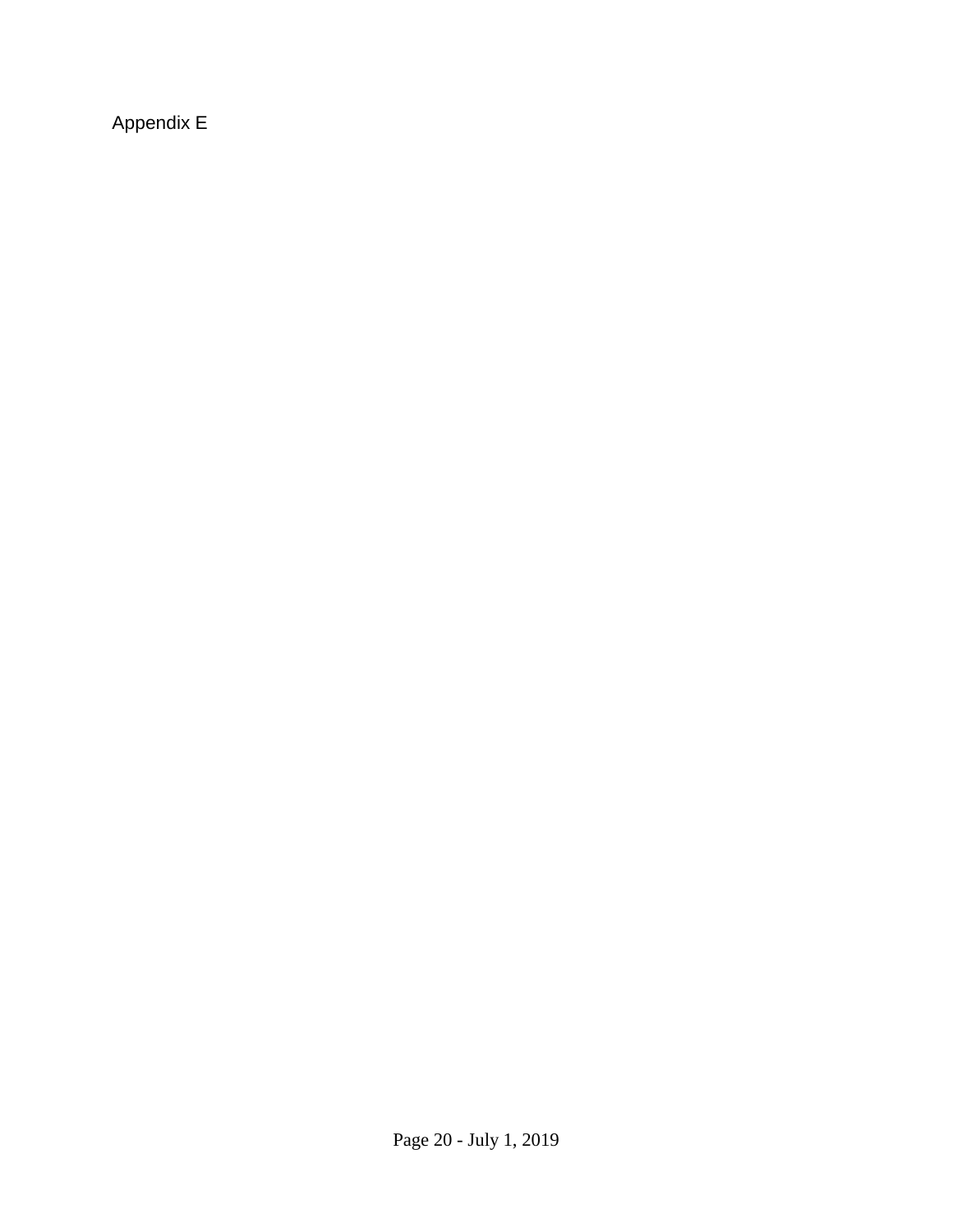## **Performance Indicator Documentation**

**Program:** Louisiana State University Agricultural Center

**Objective:** To implement nutrition, health, family, and community development programs to enhance the quality of life of Louisiana citizens.

**Indicator name:** Number of educational contacts

- 1. **Type and Level**: Outcome
- 2. **Rationale**: Measures the level of activity of extension agents.
- 3. **Use**: To evaluate the level and extent of LCES delivery of educational programs of the LSU Agricultural Center.
- 4. **Clarity**: Educational contacts include personal visits, educational meetings, circular letters, and telephone calls conducted by extension professionals.
- 5. **Validity, Reliability and Accuracy**: The Office of the Legislative Auditor conducted a performance measured audit dated October 15, 2003.
- 6. **Data Source, Collection, and Reporting**: Personnel report daily activity via the AgCenter Planning and Reporting System (PARS). Data on contacts is collected monthly from the field and summarized into an annual report each July.
- 7. **Calculation methodology**: Computer summarization of educational contact by objective.
- 8. **Scope**: Indicator aggregated or disaggregated N/A
- 9. **Caveats**: Contacts to one individual are reported each time there is a new contact with that same individual. The volume of contacts will vary by the type of agent: an agricultural agent may spend an hour with one farmer while a 4-H agent may spend an hour in a meeting with 12 youths.
- 10. **Responsible Person**: Organization Development and Evaluation

Appendix E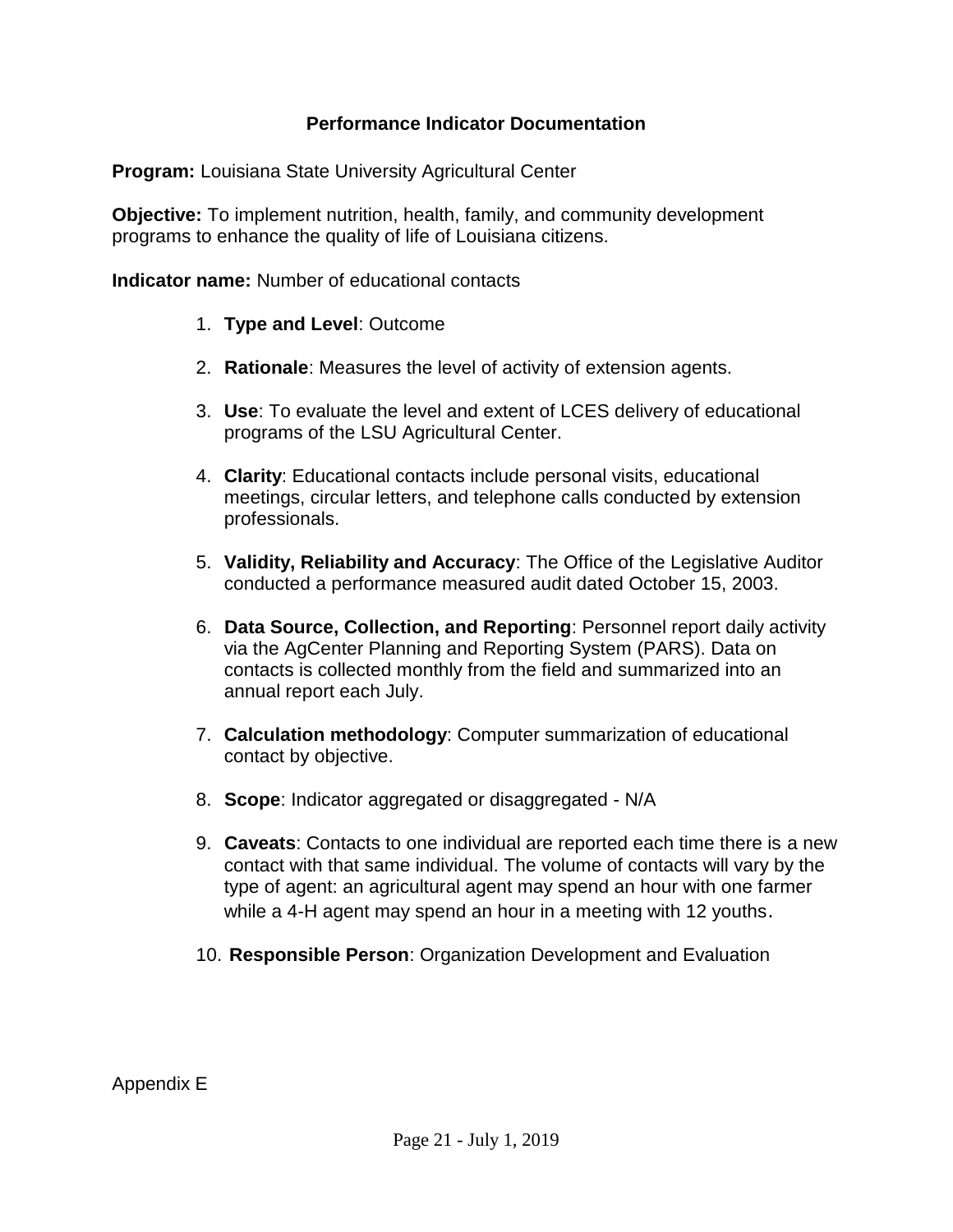# **Performance Indicator Documentation**

**Program:** Louisiana State University Agricultural Center

**Objective:** To implement nutrition, health, family and community development programs to enhance the quality of life of Louisiana citizens. (Objective III)

 **Indicator name:** Percentage Change in the Number of educational contacts

- 1. **Type and Level:** Output
- 2. **Rationale:** Measures the level of activity of extension agents
- 3. **Use:** To evaluate the level and extent of LCES delivery of educational programs of the LSU Agricultural Center.
- 4. **Clarity:** Educational contacts include personal visits, educational meetings, circular letters, and telephone calls conducted by extension professionals**.**
- 5. **Validity, Reliability and Accuracy:** The Office of the Legislative Auditor conducted a performance measured audit dated October 15, 2003.
- LSU AgCenter Planning and Reporting System (PARS) on contacts is collected<br>from the field and summarized into an annual report each July. 6. **Data Source, Collection, and Reporting:** Personnel report daily activity via the
- 7. **Calculation methodology:** Computer summarization of educational contact by objective.
- 8. **Scope:** Indicator aggregated or disaggregated N/A
- 9. **Caveats:** Contacts to one individual are reported each time there is a new contact with that same individual. The volume of contacts will vary by the type of agent: an agricultural agent may spend an hour with one farmer while a 4-H agent may spend an hour in a meeting with 12 youths.
- 10.R**esponsible Person:** Organization Development and Evaluation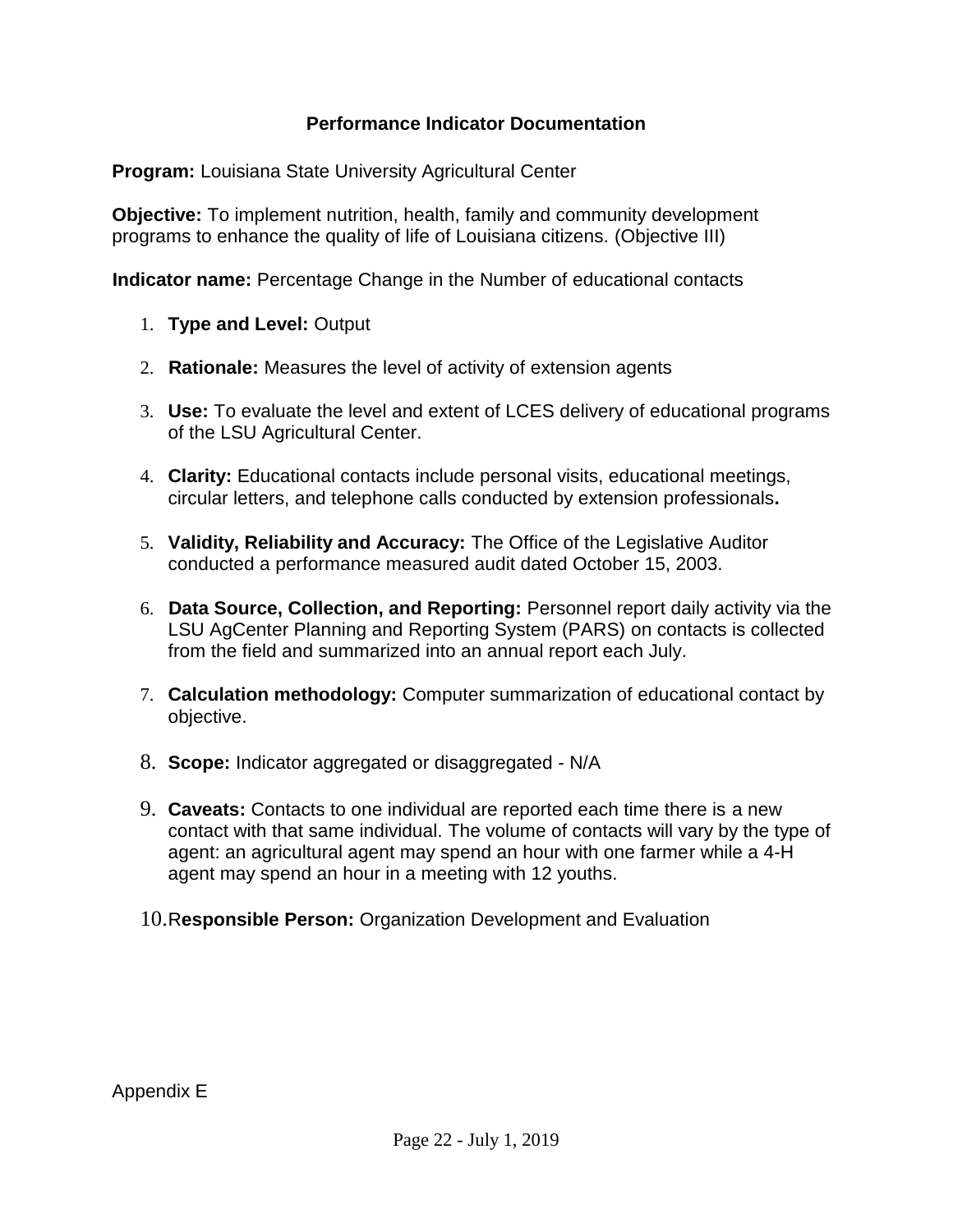# **Performance Indicator Documentation**

**Program:** Louisiana State University Agricultural Center

**Objective:** To implement nutrition, health, family and community development programs to enhance the quality of life of Louisiana citizens. (Objective III)

**Indicator name:** Number of educational programs

- 1. **Type and Level:** Output
- 2. **Rationale:** Measures the level of Extension exposure in the community.
- 3. **Use:** To evaluate the level and extent of LCES delivery of the educational programs of the LSU Agricultural Center.
- 4. **Clarity:** Educational programs consist of meetings and group contacts to teach nutrition, parenting, and resource management concepts conducted by extension professionals.
- 5. **Validity, Reliability and Accuracy:** The Office of the Legislative Auditor conducted a performance measured audit dated October 15, 2003.
- 6. **Data Source, Collection, and Reporting:** Personnel report daily activity via the LSU AgCenter Planning and Reporting System (PARS). Data on meetings is collected monthly from the field and summarized into an annual report each July.
- 7. **Calculation methodology:** Computer summarization of educational meetings by objective.
- 8. **Scope:** Indicator aggregated or disaggregated N/A
- 9. **Caveats:** Measures quantity, but not quality.
- 10.**Responsible Person:** Organization Development and Evaluation.